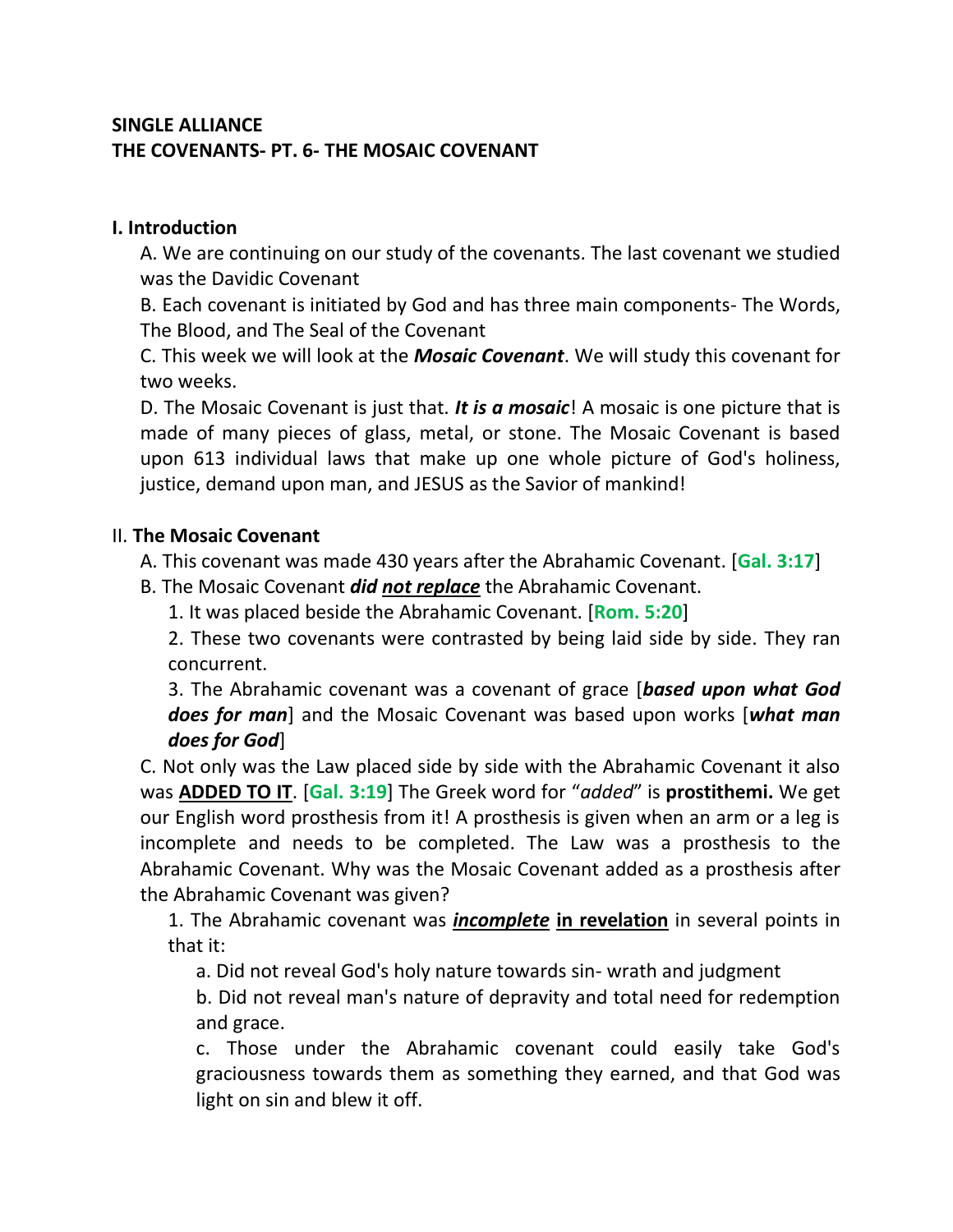d. The Abrahamic Covenant promised a Seed and that the Seed would bless mankind, but how He would do this was not revealed. [**Gen. 22:18**] The Mosaic Law taught in picture form about Jesus Christ and how He would bless the world through His sacrifice of Himself!

d. So the Mosaic Law revealed God's holy nature, the depravity of man, the person and work of Jesus Christ the Savior, and God's eternal attitude towards sin. This was lacking in the Abrahamic Covenant and must be added so that man could enter the New Covenant where sin and depravity would be dealt with at the cross and new life given at the resurrection. The Law prepared people to receive the blessing of the Seed of Abraham promised under the Abrahamic Covenant!

e. A prosthesis is not the real thing! It has no life in it! The Law did not impart life. The Law taught about Jesus! Jesus has THE LIFE and imparts it in the New Covenant! The Law was added as a prosthesis until Jesus came and brought total healing and restoration to man!

2. The Mosaic Law was given to make **OFFENSE** increase. It was not given to make sins increase, but **OFFENSE to increase**. [**Romans 5:20**]

a. Sin was in the world before the Law, but where there is no law, sin is not *imputed- put on people's account*. [**Rom. 5:13**] When clearly defined Law was given, then sin became **OFFENSE** or **TRESPASS** and it was imputed.

b. The Law made people know what sin was. [**Rom. 3:20, 7:7**]

c. The Law made people realize how bad they were and how they far they fell short of God's standard. The Law was given to show man that the problem with them is not what they did, but they were the problem- **THEY WERE SINNERS!**

d. The Law was given to show man that they stood guilty before God and that the wages for **OFFENSE** of God's Law was death. [**Rom. 6:23**]

e. The Law prescribed animal sacrifices that had to die to cover sin. These sacrifices taught about Jesus Christ!

f. The Law was given to teach people about their need for salvation and the Savior! [**Gal. 3:24-25**]

g. God used the nation of Israel as a test group of humanity to take the whole world to court and find them guilty. [**Rom 3:19**]

D. The Law consisted of many commandments but they were one unit. If you broke one command you broke the Law. [**James 2:10**] It is like shooting a beebee into a nice picture glass window. One little small hole ruins the whole window. Once it is broken, you can't un-break it by doing more good works! Death must occur! That is why the sacrifices were given- to reveal how man can be justified from sin, through the death of the righteous One Jesus Christ.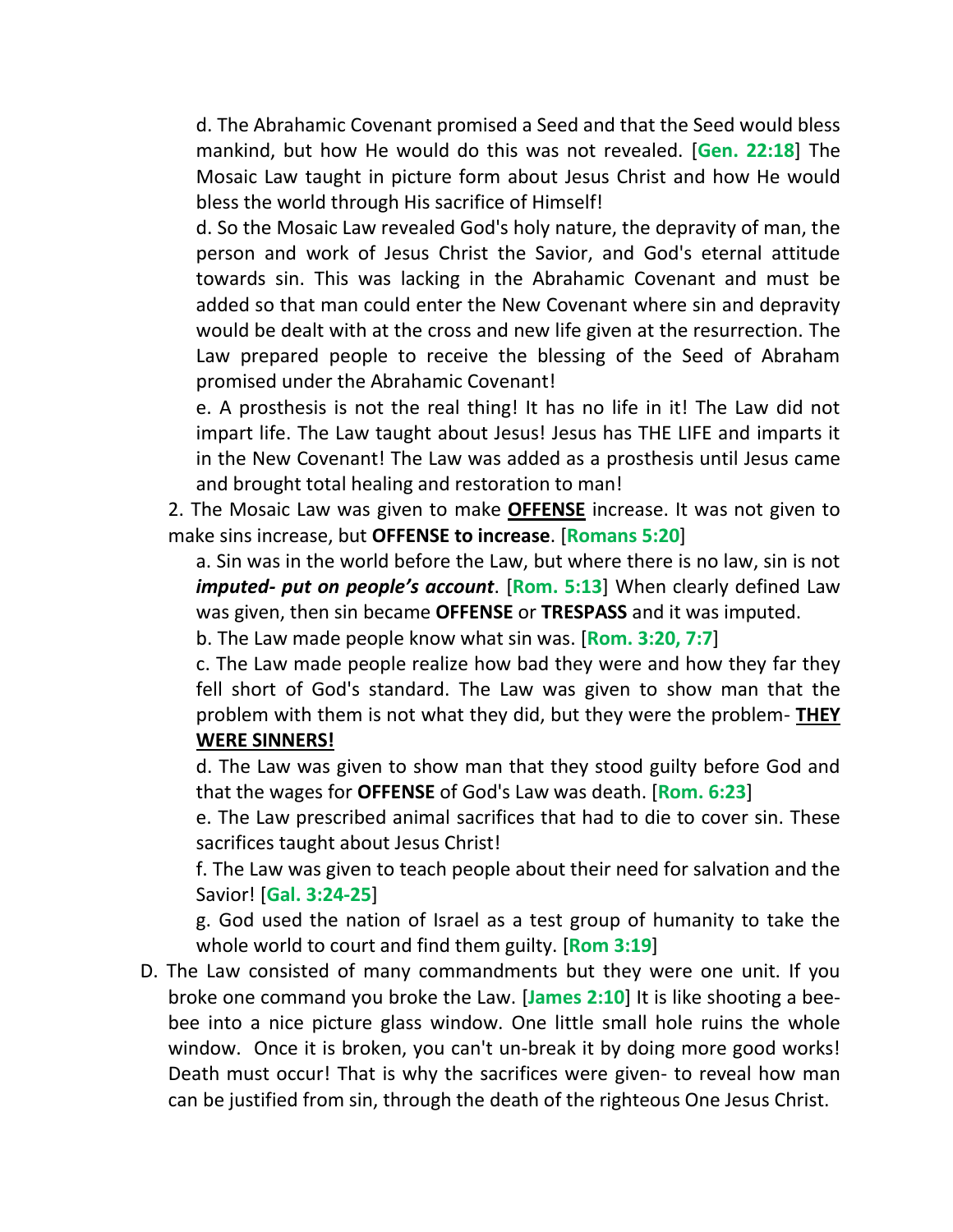- E. Blessings were obtained by obedience to *all* of the commands of God [not some or most]. [**Deut. 28:1-2**] No one ever got blessed in the Old Testament because they kept the commandments, or even doing their best! The Law only condemned people to death! ex. man picking up sticks on the Sabbath. *EVERY* person who was blessed by God in the Old Testament was blessed under the Abrahamic covenant and/or by faith in blood sacrifices.
- F. *Not one Israelite died* from Egypt to Mt. Sinai even though they sinned the whole way! They were under the Abrahamic covenant [the blood of the Lamb]. It was not until they accepted the Law that they began to die for sin. The Israelites thought that God's goodness and deliverance from Egypt was because they somehow deserved it. The giving of the Law revealed that they were only deserving of death! *God's goodness has always been based upon grace and not works*. However, man must **see a need** for grace and his need for salvation before they will receive grace and salvation.
- G. Those living during the time of the Law could approach God by the Abrahamic Covenant or the Mosaic Law. **They had a choice**. David approached God and was blessed under the Abrahamic covenant instead of the Mosaic covenant. Many others understood the difference between the Abrahamic and Mosaic covenants and chose to remain under the Abrahamic covenant. All those in the Faith Chapter- **Hebrews 11**- chose to tap into the Abrahamic covenant by faith and they were all blessed by God.
- H. Today the Mosaic covenant has been fulfilled by Jesus Christ and made obsolete. [**Eph. 2:15, Heb. 8:13**] This is from God's side, but unfortunately many Christians still live under the Law. They only pick *some* of the laws, which they don't keep those! They actually try to mix the law and grace.
- I. Many people confuse the Old Covenant and the New Covenant and end up mixing them together. They think that God gave many commandments to keep, but then gave the sacrifices to make up where the people failed. They see that the Christian life is basically the same thing as in the Old Testament. Instead of the animal sacrifices, they put Jesus in. They believe they must keep all God's commandments to be right with God and to be blessed, and when they fail Jesus makes up the difference. **NO! NO!**
- J. God did not give the Old Testament sacrifices to make up the difference when man failed. It was *NOT* **works plus the sacrifices** that blessed the people. They were blessed because of the sacrifices that pictured Jesus, period! God added the sacrifices to the Law so that man would not have to die for their own sins, but also to give the contrast of two ways of approaching God and receiving His blessing. One way is trying to keep God's laws which brought judgment and